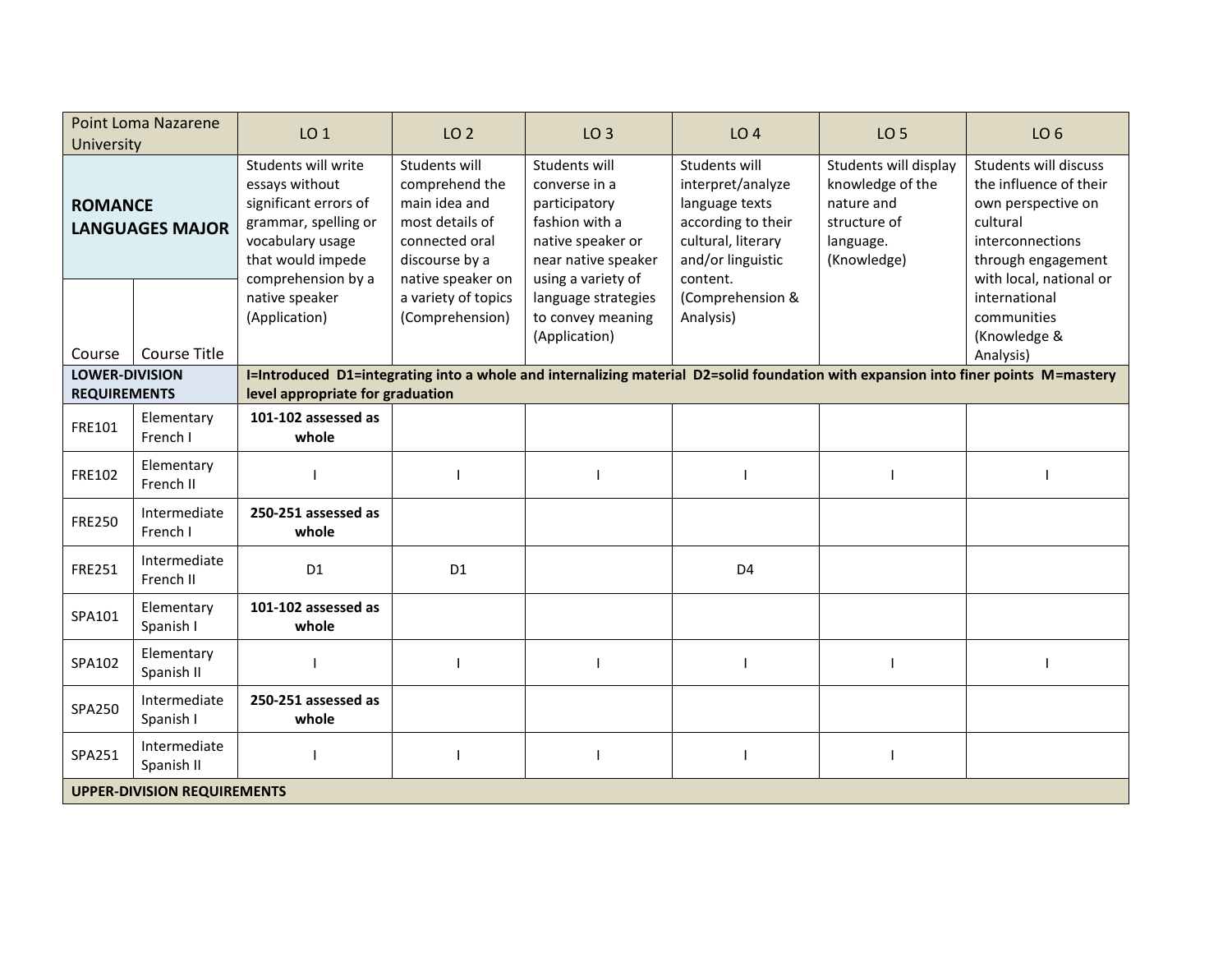| FRE301        | French<br>Phonetics                                            |                   |                | D <sub>2</sub> |                | ${\sf M}$      |    |  |
|---------------|----------------------------------------------------------------|-------------------|----------------|----------------|----------------|----------------|----|--|
| FRE303        | French<br>Conversati<br>on                                     |                   | D <sub>2</sub> | D <sub>2</sub> |                | D <sub>2</sub> |    |  |
| FRE315        | French<br>Civilization                                         | D <sub>2</sub> -M |                |                | D <sub>2</sub> |                | D1 |  |
| <b>FRE320</b> | Survey of<br>French<br>Literature                              | $D2-M$            |                |                | D <sub>2</sub> |                |    |  |
| SPA302        | Advanced<br>Grammar<br>and<br>Reading                          | D1                | D1             |                | D1             | $\mathsf{D}1$  |    |  |
| SPA303        | Advanced<br>Conversati<br>on &<br>Compositi<br>on              | D <sub>2</sub>    | D <sub>2</sub> | D <sub>2</sub> |                | D <sub>2</sub> |    |  |
| SPA310        | Latin-<br>American<br>Culture<br>and<br>Civilization           |                   |                |                | D1             |                | D1 |  |
| SPA315        | $\overline{\text{Culture}}$<br>and<br>Civilization<br>of Spain |                   |                |                |                |                | D1 |  |
| SPA390        | Current<br>Spanish<br>Linguistics                              |                   |                | D <sub>2</sub> |                | ${\sf M}$      |    |  |
|               | One course from the following:                                 |                   |                |                |                |                |    |  |
| SPA320        | Mexican-<br>American<br>Literature<br>& Culture                |                   |                |                | D1             |                |    |  |